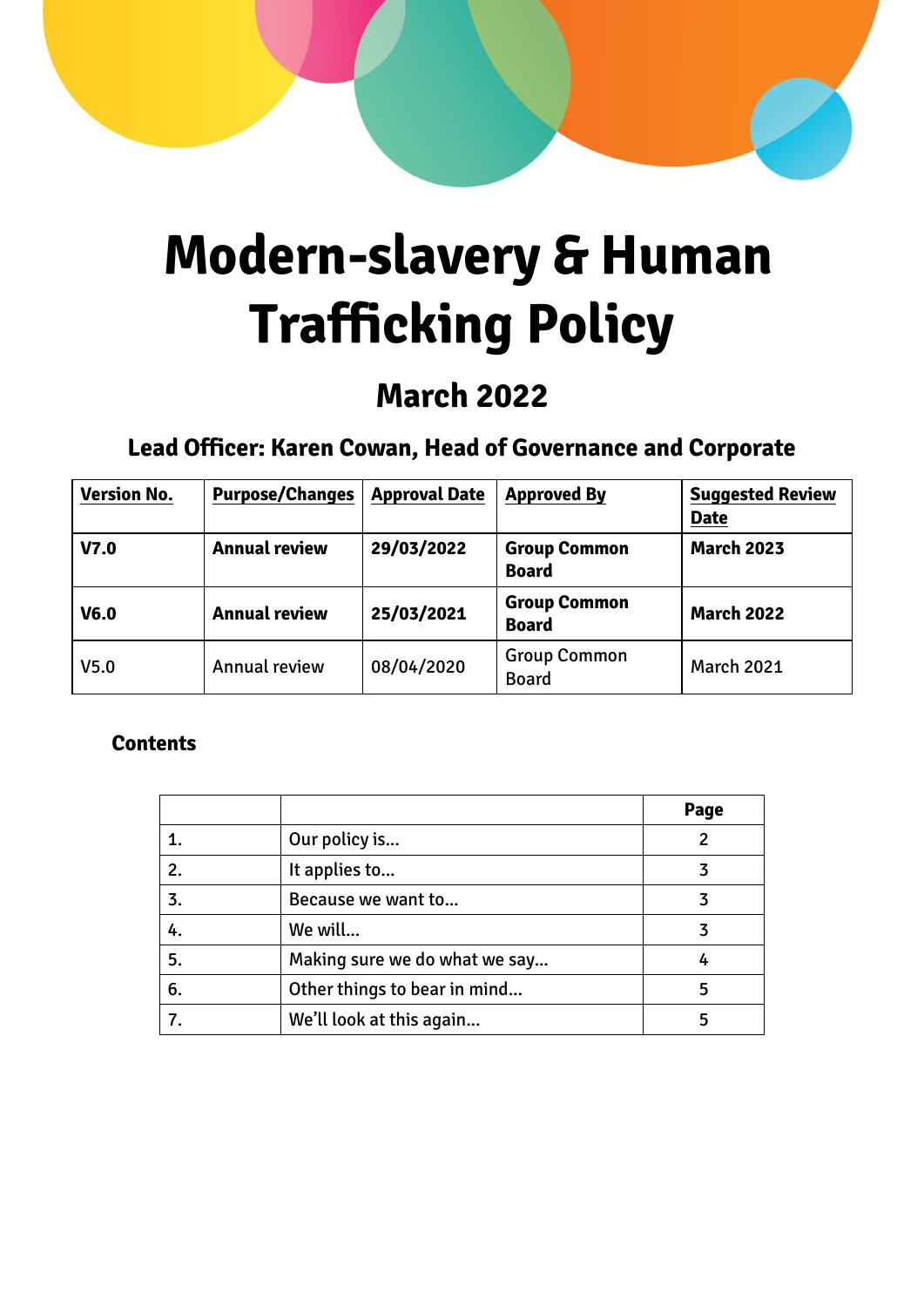#### **1. Our policy is...**

- 1.1 Modern slavery is an umbrella term for activities involved when one person obtains or holds another person in compelled service. Someone is in a situation of modern slavery if they are:
	- Forced to work through mental or physical threat
	- Owned or controlled by an 'employer', usually through mental or physical abuse or the threat of abuse
	- Dehumanised, treated as a commodity or bought and sold as 'property'
	- Physically constrained or have restrictions placed on their freedom
- 1.2 At Ongo, we operate zero-tolerance approach to modern slavery. Modern slavery is a crime and a violation of fundamental human rights. It takes various forms, such as slavery, servitude, forced and compulsory labour and human trafficking, all of which have in common the deprivation of a person's liberty by another in order to exploit them for personal or commercial gain.
- 1.3 The following definitions are encompassed within the term 'modern slavery' for the purposes of the Modern Slavery Act 2015:
	- 'Slavery' is where ownership is exercised over a person
	- 'Servitude' involves the obligation to provide services, imposed by coercion
	- 'Forced or compulsory labour' involves work or service extracted from any person under the menace of a penalty and for which the person has not volunteered him/herself for voluntarily
	- 'Human Trafficking' concerns arranging or facilitating the travel of another with a view to exploiting them
- 1.4 We are committed to acting ethically and with integrity in all our business dealings and relationships and to implementing and enforcing effective systems and controls to ensure modern slavery is not taking place anywhere in our own business or in any of our supply chains.
- 1.5 We are also committed to ensuring there is transparency in our own business and in our approach to tackling modern slavery throughout our supply chains, consistent with our disclosure obligations under the Modern Slavery Act 2015. We expect the same standards from all of our contractors, suppliers and other business partners, and as part of our contracting processes we include specific prohibitions against the use of forced, compulsory or trafficked labour, or anyone held in slavery or servitude, whether adults or children, and we expect that our suppliers will hold their own suppliers to the same high standards.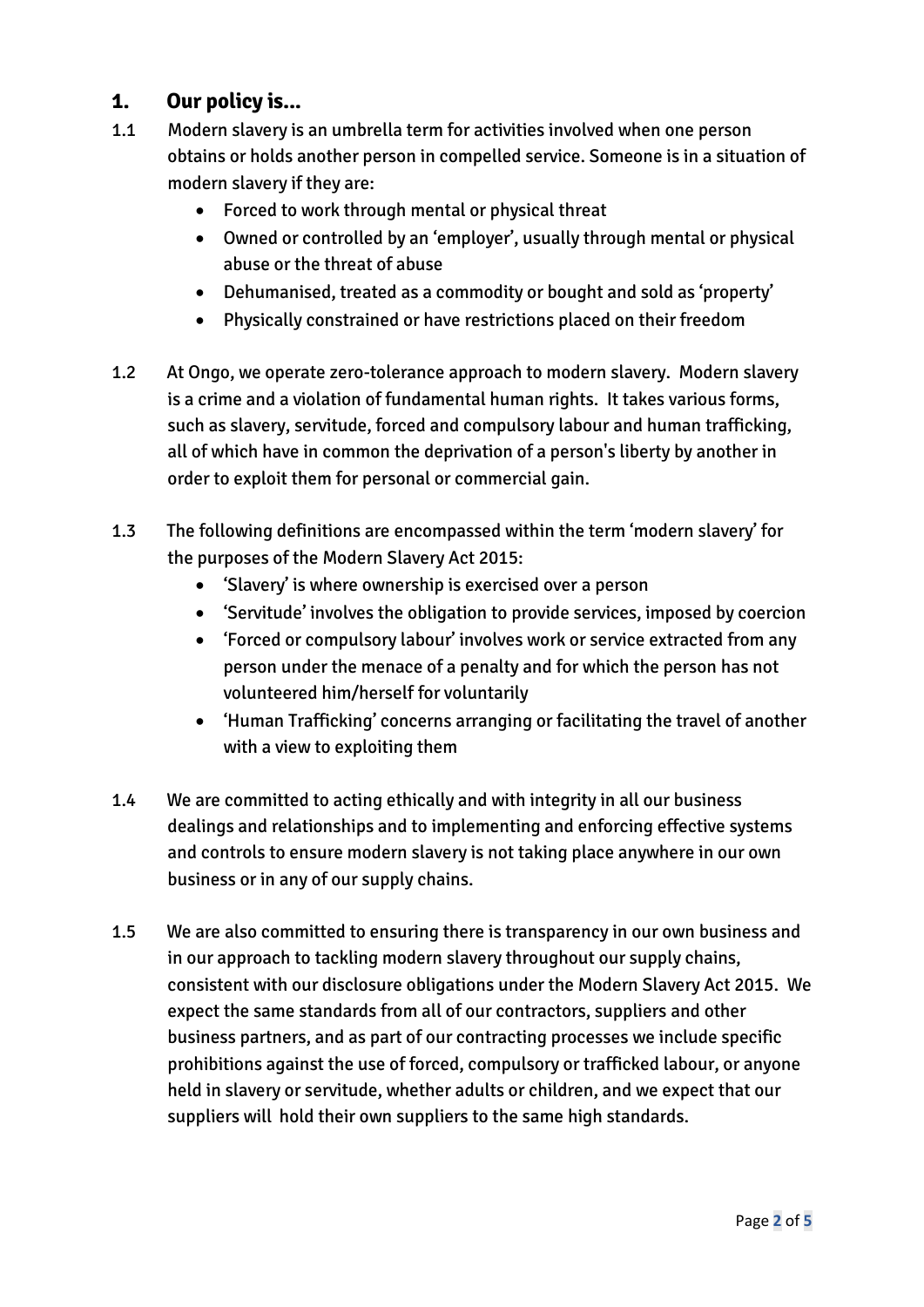## **2. It applies to...**

- 2.1 The policy applies to all persons working for us including in our Commercial businesses – Ongo Roofing Ltd. (trading as Ashbridge Roofing Solutions) and Ongo Heating & Plumbing Ltd. (trading as Hales & Coultas) – or anyone working on our behalf in any capacity, including colleagues at all levels, directors, officers, agency workers, seconded workers, volunteers, interns, agents, contractors, external consultants, third-party representatives and business partners.
- 2.2 This policy does not form part of any employee's contract of employment and we may amend it at any time.

#### **3. Because we want to...**

- Ensure compliance with the requirements of the Modern Slavery Act 2015; and
- Be clear on what our approach to modern slavery and human trafficking is.
- We want to protect individuals that may find themselves in a vulnerable position whereby they are forced into a position of slavery or human trafficking

#### **4. We will...**

- 4.1 **Do everything we can to ensure compliance with this policy.**
- 4.1.1 All colleagues will be required to read, understand and comply with this policy.
- 4.1.2 The prevention, detection and reporting of modern slavery in any part of our business or supply chains is the responsibility of all those working with or for us. You are required to avoid any activity that might lead to, or suggest, a breach of this policy.
- 4.1.3 You must notify the Ongo Safeguarding Lead as soon as possible if you believe or suspect that a conflict with this policy has occurred, or may occur in the future.
- 4.1.4 You are encouraged to raise concerns about any issue or suspicion of modern slavery in any parts of our business or supply chains of any supplier tier at the earliest possible stage.
- 4.1.5 If you believe or suspect a breach of this policy has occurred or that it may occur you must notify your line manager or report it in accordance with our Whistleblowing Policy as soon as possible. You should note that where appropriate, with the welfare and safety of local workers as a priority, we will give support and guidance to our suppliers to help them address coercive, abusive and exploitative work practices in their own business and supply chains.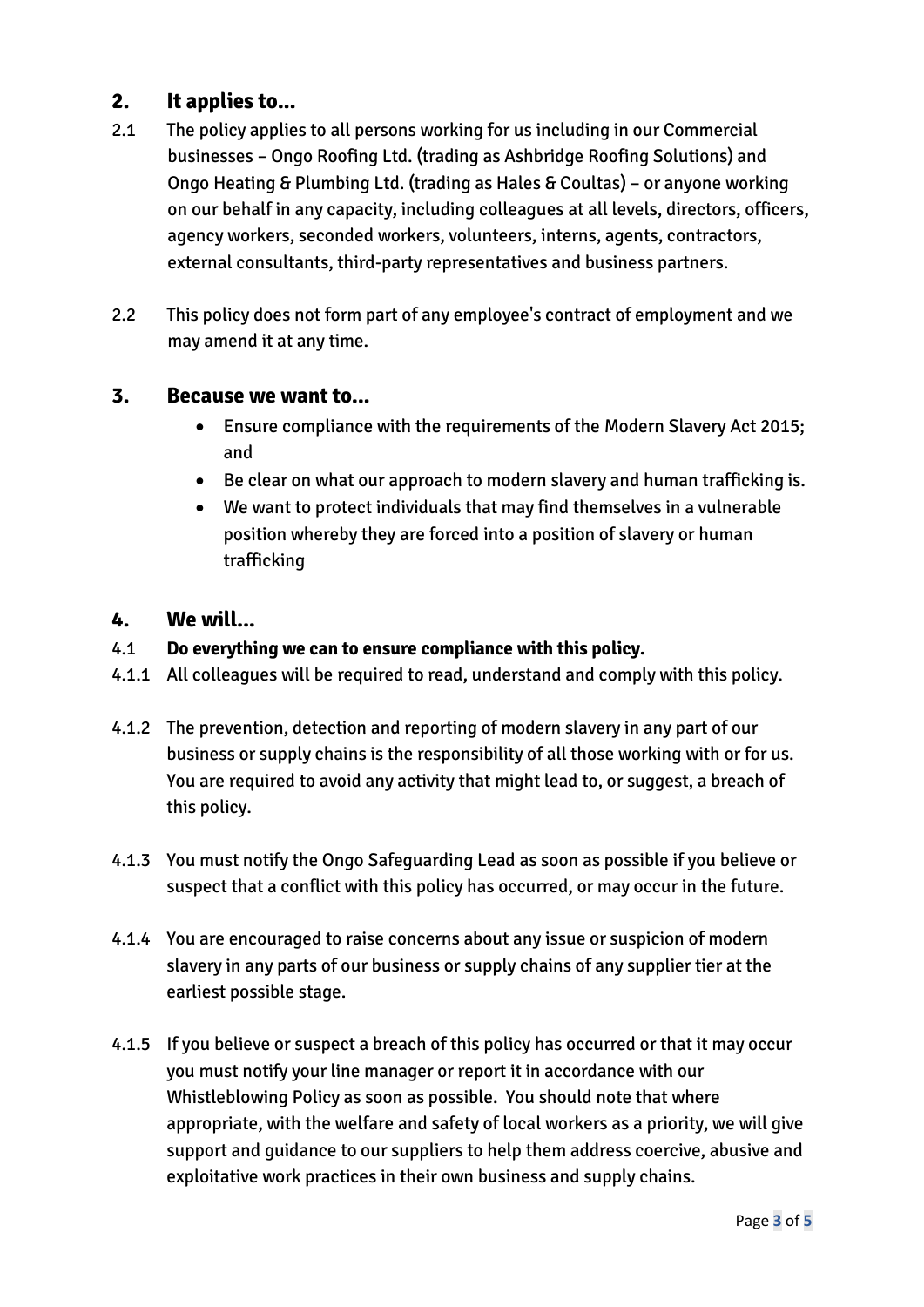- 4.1.6 If you are unsure about whether a particular act, the treatment of workers more generally, or their working conditions within any tier of our supply chains constitutes any of the various forms of modern slavery, raise it with the Ongo Safeguarding Lead.
- 4.1.7 We encourage openness and will support anyone who raises genuine concerns in good faith under this policy, even if they turn out to be mistaken. We are committed to ensuring no one suffers any detrimental treatment as a result of reporting in good faith their suspicion that modern slavery of whatever form is or may be taking place in any part of our own business or in any of our supply chains. Detrimental treatment includes dismissal, disciplinary action, threats or other unfavourable treatment connected with raising a concern. If you believe that you have suffered any such treatment, you should inform a member of the HR Team immediately. If the matter is not remedied, and you are an employee, you should raise it formally using our Grievance Procedure**.**

#### 4.2 **Communicate and raise awareness of this policy**

- 4.2.1 Training on this policy, and on the risk our business faces from modern slavery in its supply chains, forms part of the induction process for all individuals who work for us. The Policy and Statement is communicated to all colleagues annually to ensure understanding and awareness of the subject.
- 4.2.2 Our zero-tolerance approach to modern slavery is communicated to all suppliers, contractors and business partners at the outset of our business relationship with them and reinforced as appropriate thereafter.

#### 4.3 **Breaches of this policy**

- 4.3.1 Any employee who breaches this policy will face disciplinary action, which could result in dismissal for misconduct or gross misconduct.
- 4.3.2 We may terminate our relationship with other individuals and organisations working on our behalf if they breach this policy.

#### **5. Making sure we do what we say...**

- 5.1 The Group Common Board has overall responsibility for ensuring this policy complies with our legal and ethical obligations, and that all those who work for or with us comply with it.
- 5.2 The CEO will include the number of all new colleagues that have had awareness training on Modern Slavery and Human Trafficking and also how many cases of this we have had notified in the year in the annual compliance report to the Board.